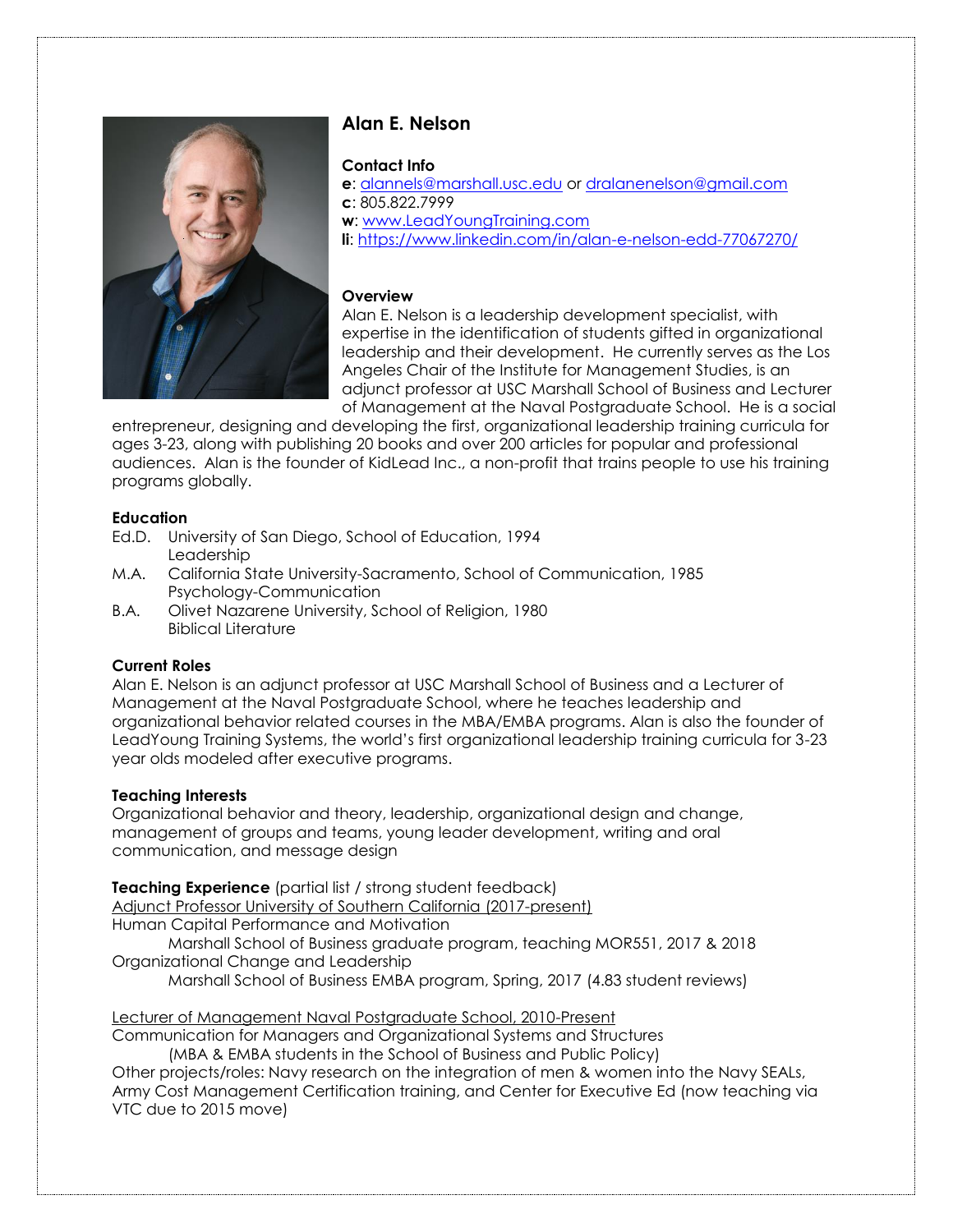Adjunct Professor University of La Verne

Organizational Change and Conflict

Teaching an undergrad class on the Burbank campus, Winter term, 2017 Organizational Design Graduate class, Spring term, 2017

Visiting Assistant Professor of Business Administration, Pepperdine University (2015-2016 academic year)

Teaching organizational behavior classes full time in the Seaver College on the Malibu Campus

Adjunct Professor at Hartnell College, 2014 Public Speaking & Org Communication

Adjunct at Indiana Wesleyan University, 2004 Leadership and Organizational Change The role of the leader involved in change principles (grad school)

# Adjunct at Bethel Seminary, 2007

Organizational Change

Organizational change principles contextualized for churches (doctoral students)

# Adjunct at Denver Seminary, 2008

Equipping People for Service

Developing and mobilizing teams of people for congregational and community service (doctoral students)

# **Research Interests**

- Case study grant received from USC, regarding org culture change at California Resources Corp., for distribution by Harvard Business Review (completion Jan., 2018)
- Launch of LeadYoung Institute, a community-based program to identify and develop, 10-18 year olds gifted in organizational leadership (www.LeadYoungTraining.com).
- Social climate impact in schools of student catalysts
- Global cultural perceptions of young leaders; identification and development

**Publication in Periodicals** (partial list of over 200 published works)

- Reviewer, California Management Review (UC Berkley Haas School of Business)
- Regular columnist for L.A. Biz on leadership development issues (since fall, 2016)
- Co-author of chapter on research related to the integration of women into the Navy SEALs
- The O factor white paper (LeadYoung) 2016
- The difference between leaders and managers, School Business Affairs Oct, 2015, pages 8-10.
- Identifying and unleashing your student leaders, AMLE Magazine Vol 3 No 3, pages 8-10.
- Regular contributor to Student Leadership Activities magazine (2010-2013), published by NASSP.
- Stepping in early to grow great leaders, Leadership in Action Jan/Feb, 2010, pages 21-24.
- The X-factor, K Sep/Oct, 2009, pages 54-57.
- An exponent proponent, Leadership For Student Activities Dec, 2009, page 21.
- 3-D Leadership, Rev! Sept/Oct, pages 92-98 (2008).
- Are you a control freak?, Rev! Mar/Apr, 2007, 44-49.
- Me to we, Rev! Sep/Oct, 2007, pages 65-68.
- Make it stick. Rev! Nov/Dec, 2006, pages 53-58.
- Measuring your vision, Rev!, Jan/Feb, 2006, pages 47-54.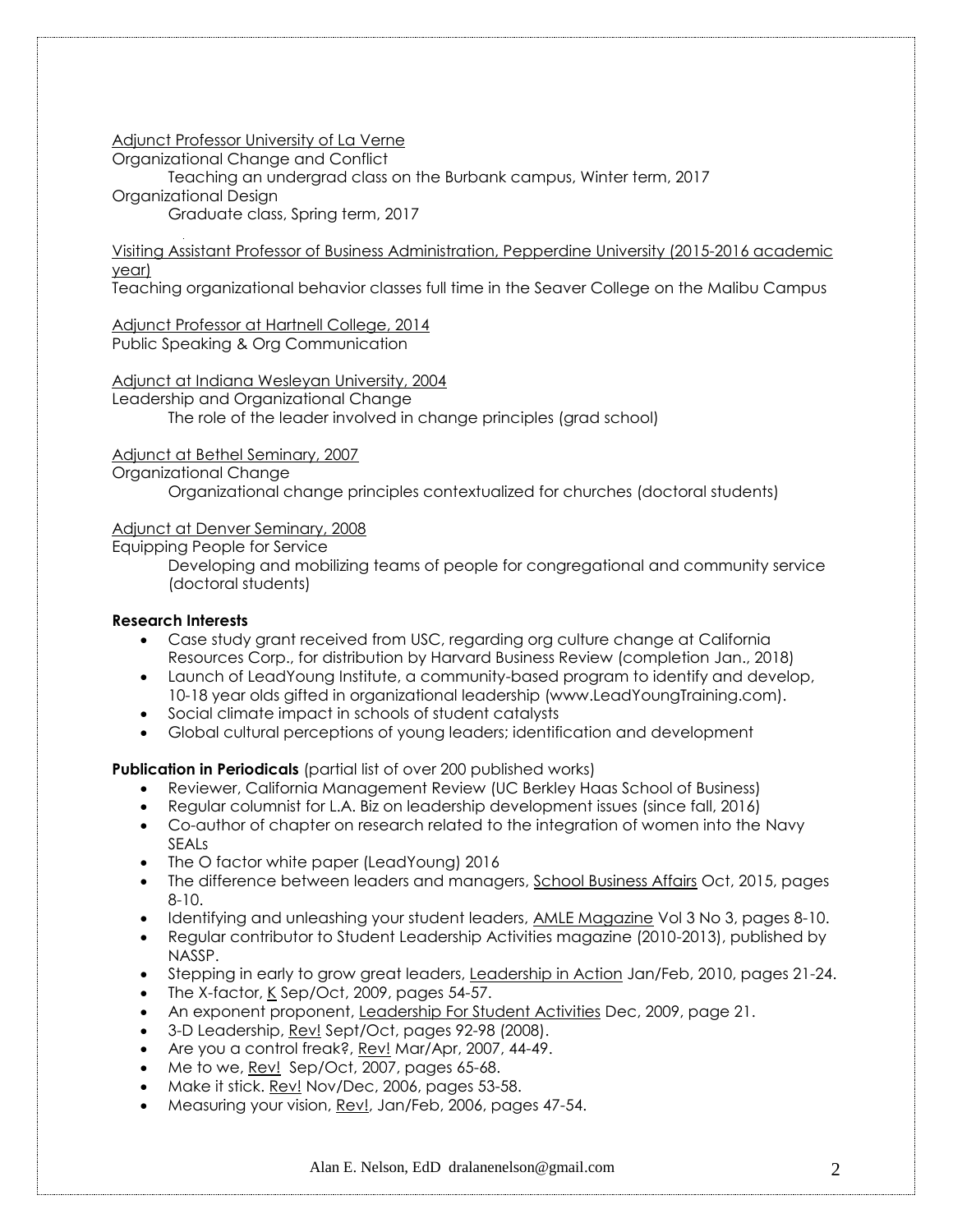**Books** (partial list of published books)

- The O Factor (2016) Summit Crest Pub., Fort Collins, CO.
- What I Wish I'd Known about Leading (2013). Charlotte, SC: CreateSpace.
- The Unum Adventure (2013). Charlotte, SC: CreateSpace.
- Leader Lessons (2013). Charlotte, SC: CreatSpace.
- The Secret of People (2012). Monterey, CA: LeadYoung.
- LeadYoung (2012). Charlotte, SC: CreateSpace.
- How to Bring Out the Leader in Your Child (2013). Charlotte, SC: CreateSpace.
- The Power of a New Attitude (2009). Grand Rapids, MI: Spire.
- Me to We (2007). Loveland, CO: Group Publishing.
- Creating Messages That Connect (2004). Loveland, CO: Group Publishing.
- Spirituality and Leadership (2002). Colorado Springs, CO: NavPress.
- Embracing Brokenness (2002). Colorado Springs, CO: NavPress.

### **Training Curricula** (LeadYoung Training Systems)

- LeadNow: Fifty hours of active learning, leadership training curriculum for ages 10-13
- LeadWell: Thirty hours of active learning, leadership training curriculum for ages 14-25
- KiddieLead: Twenty hours of active learning, leadership training curriculum for ages 2-5; including co-authoring 4 storybooks
- Lead1st: Twenty hours of active learning, leadership training curriculum for ages 6-9, including the book, "The Unum Adventure"

### **Research/Conference Presentations (partial list)**

- *Assessing Your Schools Student Leadership Program* presented at CADA conference, 2017
- *Interagency Coordination and Women Peacekeepers (DOD funded project for the US Navy)*
- *Integration of Women into the SEALs (DOD funded project for the US Navy)*
- *Identifying and Developing Young Leaders,* presented at CA Charter School Conference; CADA Conference, & CPC, San Diego, CA, 2010-2013
- *Developing Dynamic Student Leaders*, presented at the California Association of Independent Schools, North Hollywood, CA, March, 2010.
- *Developing Dynamic Student Leaders*, presented at Association of Christian Schools International, Anaheim, CA, November, 2009.
- Numerous school and community group presentations

### **Certifications**

- Certified by the American Society of Training and Development as a trainer, 2006
- Certified by the Center for Creative Leadership in assessment instruments, 2007

### **Teaching Philosophy**

Learning is a truly sublime experience when it happens. Like a three-legged stool, it involves a synergy between content, student, and teacher. Each of these bring its own dynamic to the mix. Great instructors are not so much info dumpers as they are learning facilitators, creating an environment where idea discovery takes place. The teacher is primarily responsible for nurturing an atmosphere for learning.

At the under-grad level, where life is experience is less and ideology is heightened, a class experience must have strong content and then a safe place for students to interact with each other, stay on task, and do exercises that engage them with relevance and create a desire for further learning. I use active learning, media, quizzes for accountability, and mini-lectures that doing last longer than 20 minutes.